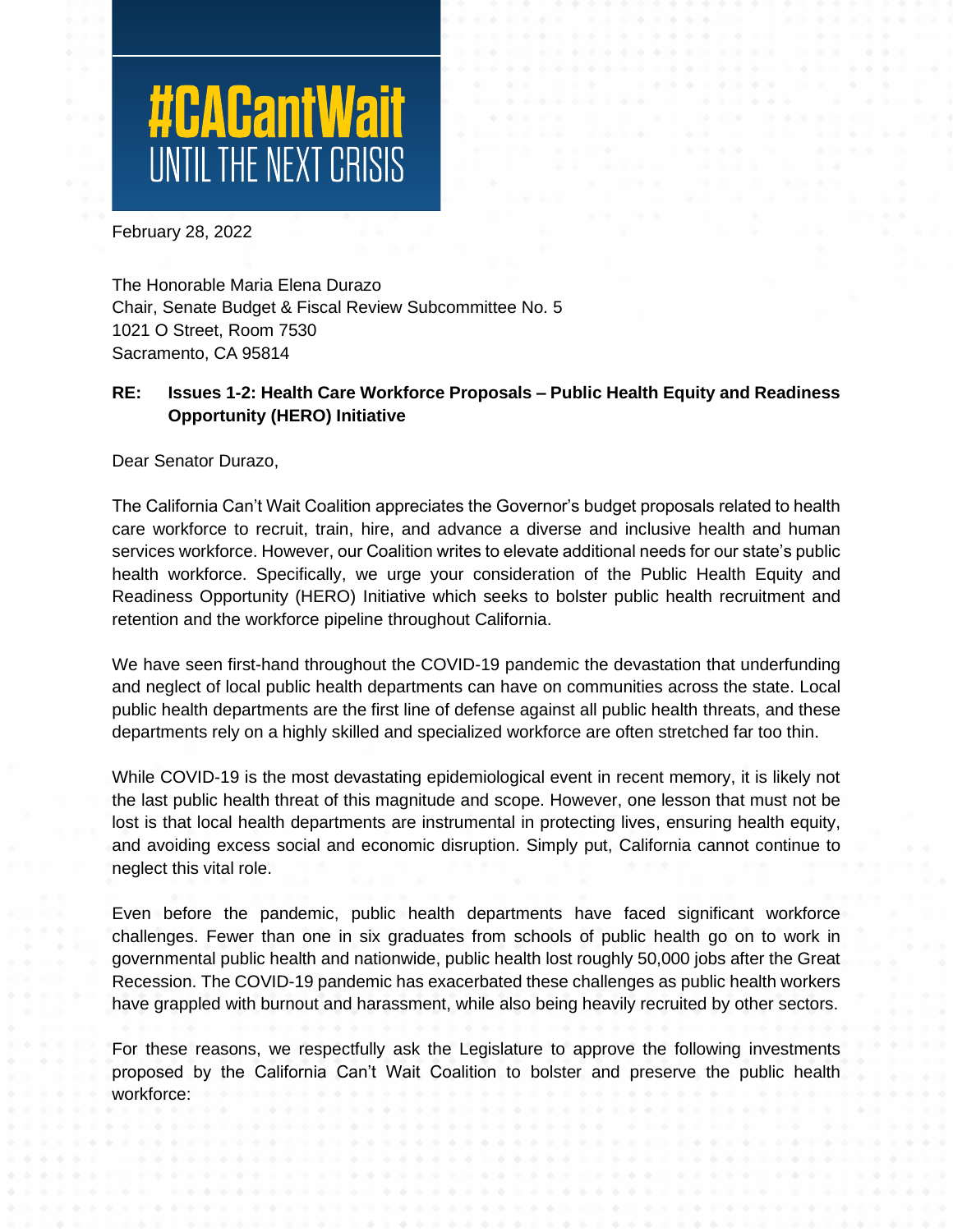### **Recruitment and Retention**

- **Public Health Recruitment and Retention Stipends (\$120 million one-time over 3 years)**. Provide stipends for positions that the local health department deems hard to recruit and retain. Positions may include, but are not limited to epidemiologists, public health laboratory directors, health officers, public health nurses, infectious disease specialists, food and disease surveillance, and information systems/data analysts. Stipends can be used to support loan repayment, sign on bonuses, longevity bonuses, or other recruitment and retention strategies, and would include a \$10 million set-aside for rural and Central Valley counties.
- **Waive Public Health Nurse Certification Fees for 3 years (\$10 million one-time).**  Public health nurses are required to pay for an additional certification, but do not make as much as their counterparts who are also Registered Nurses working in different settings. The additional costs associated with the public health nurse certification is often a barrier to attracting nurses for public health. These funds would go directly to the Board of Registered Nursing to cover the costs previously funded through fees.

## **Public Health Training and Pipeline Investments**

- **Incumbent Worker Upskill Training. (\$12.8 million one-time, over 4 years).** Funds would establish the Public Health Workforce Career Ladder Education and Development Program to provide education and training for existing employees within the public health workforce. The program would provide stipends to offset up to 12 hours per workweek to complete educational requirements and would make local health department employers willing to these hours, eligible for enhanced grants to hire additional employees to support the goals of the program.
- **California Public Health Pathways Training Corp (CA-PHC) (\$24 million one-time, over 3 years).** Funds would expand the current program administered by CDPH, which provides a workforce pathway for early-career public health professionals from diverse backgrounds and disproportionately affected communities to conduct communicable disease prevention and control, community engagement, and emergency response activities at local health department host sites. Funding is estimated to support 100 trainees per year for three years.
- **California Microbiologist Training (\$6.5 million one-time, over 3 years).** Funds would increase the number of Public Health Microbiologist Trainee spots in California, a requirement that must be fulfilled to become a California Certified Public Health Microbiologists. Funding is estimated to support 30 trainees per year for three years.
- **Public Health Lab Aspire (\$6.6 million one-time, over 3 years).** Restore funding for the Lab Aspire Program, which was established in 2006 to address the severe shortage of trained and qualified public health laboratory directors.
- **California Epidemiologic Investigation Service (Cal-EIS) Training (\$6.5 million onetime, over three years).** Funding would increase the number of Cal-EIS fellows, a training program to prepare epidemiologists for public health leadership positions throughout California. Fellows are placed in CDPH offices or in local health departments throughout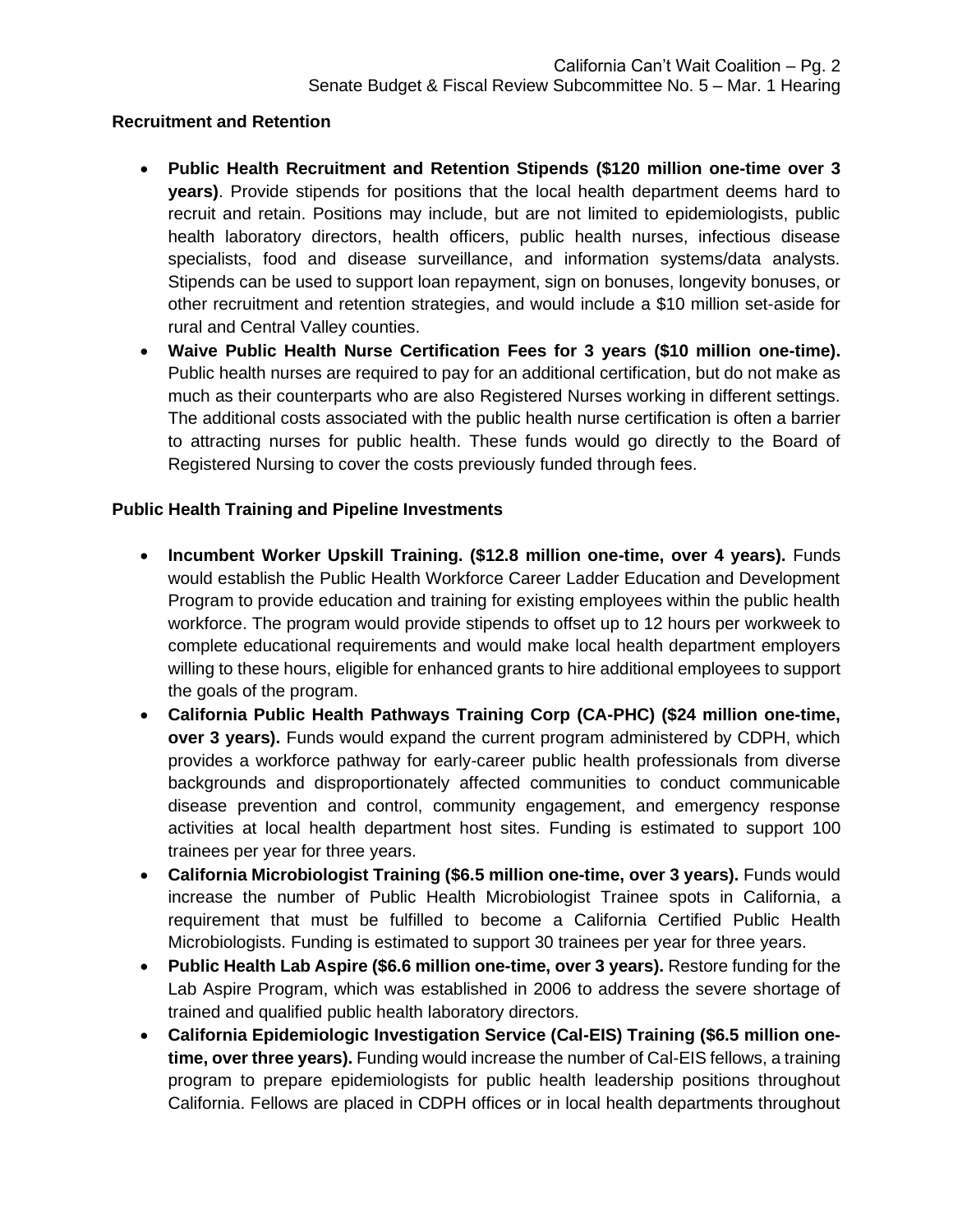California Can't Wait Coalition – Pg. 3

Senate Budget & Fiscal Review Subcommittee No. 5 – Mar. 1 Hearing

the state. Funding is estimated to support 100 fellows over three years.

Our nation has experienced what understaffed and under-resourced local public health departments mean for community spread and outcomes during a pandemic, and California is no exception. We have the opportunity to rebuild the public health workforce through ongoing funding for positions, recruitment and retention, and training and pipeline investments.

It is for these reasons that our organizations respectfully urge the Legislature to support the Public Health Equity and Readiness Opportunity (HERO) Initiative's workforce recruitment, retention, training, and pipeline investments.

Respectfully,

*As signed by*

Michelle Gibbons Executive Director County Health Executives Association of **California** 

*As signed by*

Kat DeBurgh Executive Director Health Officers Association of California

*As signed by*

Matt Legé Government Relations Advocate SEIU California

*As signed by*

Farrah McDaid Ting Legislative Representative California State Association of Counties

### *As signed by*

Sarah Dukett Policy Advocate Rural County Representatives of California

*As signed by*

Harold Goldstein, DrPH Executive Director Public Health Advocates

## *As signed by*

Kelly Brooks-Lindsey Legislative Advocate Urban Counties of California